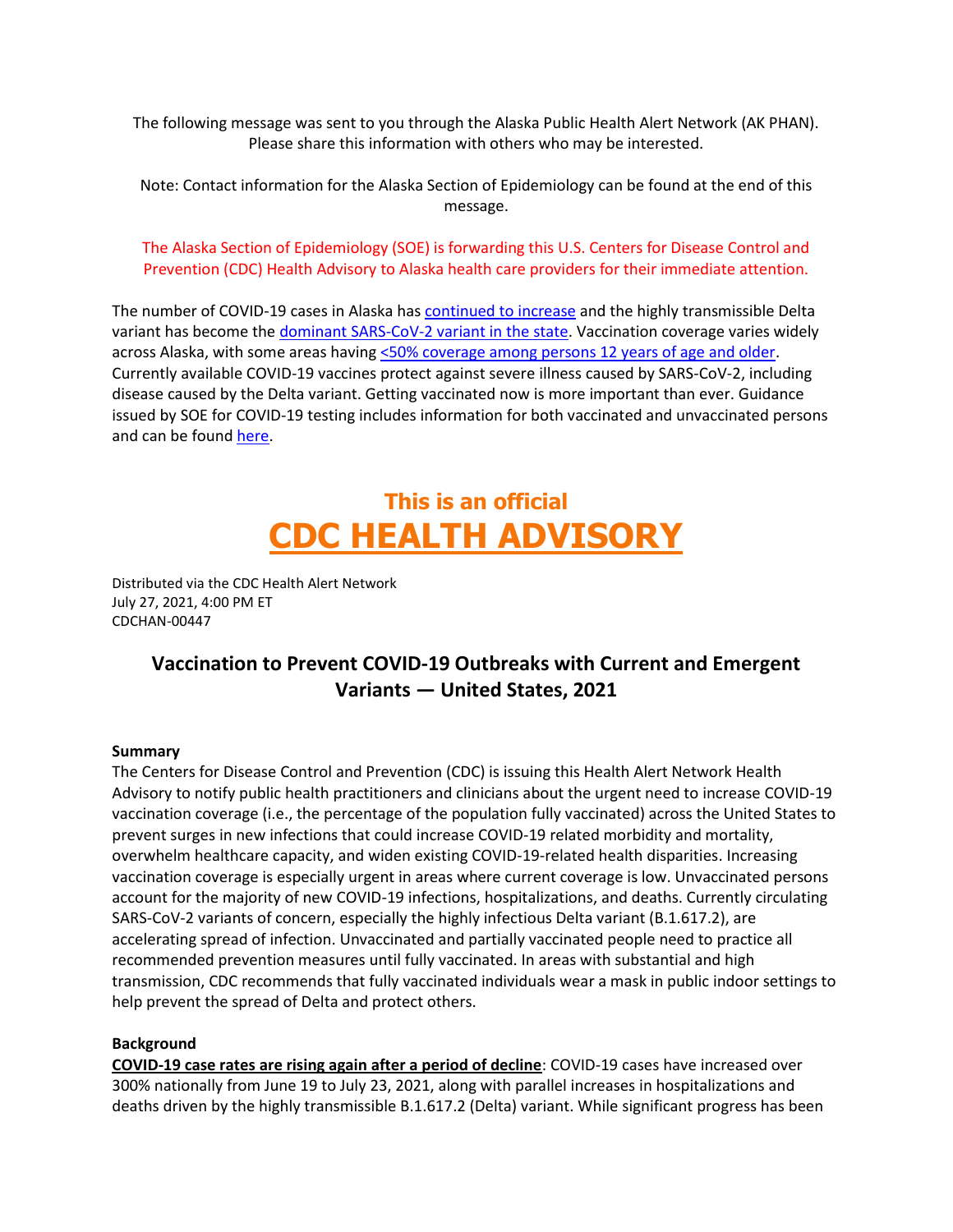made to make COVID-19 vaccine widely available, disparities in vaccination coverage persist across population groups and geographic areas. As of July 23, 2021, 1,856 (63.0%) of the 2,945 counties with available vaccination data have particularly low vaccination coverage, defined here as <40% of the population being fully vaccinated. As of July 23, 2021, among the counties with vaccine coverage <40%, 36.0% (N = 668) have COVID-19 incidence rates in the high burden level (≥100 cases/100,000 over the last seven days) (see figure below, and further data a[t COVID Tracker\)](https://urldefense.com/v3/__https:/covid.cdc.gov/covid-data-tracker/*vaccination-case-rate__;Iw!!J2_8gdp6gZQ!-Lz7qEmFn48AgZsdiwE4jSL47Oo7o4VAm4rjVONNbPVz10n2XanLPuAU-Fh6YFC_bP2LXtqX$).





Overall, the majority (81.4%) of counties with high COVID-19 incidence rates are found in communities with low vaccination coverage. As COVID-19 case counts continue to rise nationally, areas with lower vaccination coverage are at especially high risk for a surge in cases.

**Most cases of COVID-19 and hospitalizations are in unvaccinated individuals:** While COVID-19 vaccines authorized in the United States remain effective against SARS-CoV-2 infection and severe disease, some infections among vaccinated persons (i.e., breakthrough infections) are anticipated and have been reported. However, the majority of COVID-19 cases and hospitalizations are occurring among individuals who are not fully vaccinated. From January through May 2021, of the more than 32,000 laboratoryconfirmed COVID-19-associated hospitalizations in adults ≥18 years of age for whom vaccination status is known, <3% of hospitalizations occurred in fully vaccinated persons.

**The COVID-19 Delta variant is widely prevalent and more infectious than prior strains**: The COVID-19 Delta variant currently accounts for more than 80% of all COVID-19 cases in the United States. This variant is significantly more infectious than prior SARS-CoV-2 variants and has led to a rapid rise in COVID-19 cases in other countries, including the United Kingdom and Israel. Emerging evidence suggests that fully vaccinated people who do become infected with the Delta variant are at risk for transmitting it to others.

## **COVID-19 vaccination is our most effective strategy to prevent infection and severe disease:**

Vaccination is a priority national strategy to interrupt SARS-CoV-2 transmission, protect personal and public health, and preserve healthcare system capacity. COVID-19 vaccines are safe and recommended for all persons aged 12 years of age and older, even for those with prior SARS-CoV-2 infection. Immunologic data support the role of Food and Drug Administration (FDA)-authorized COVID-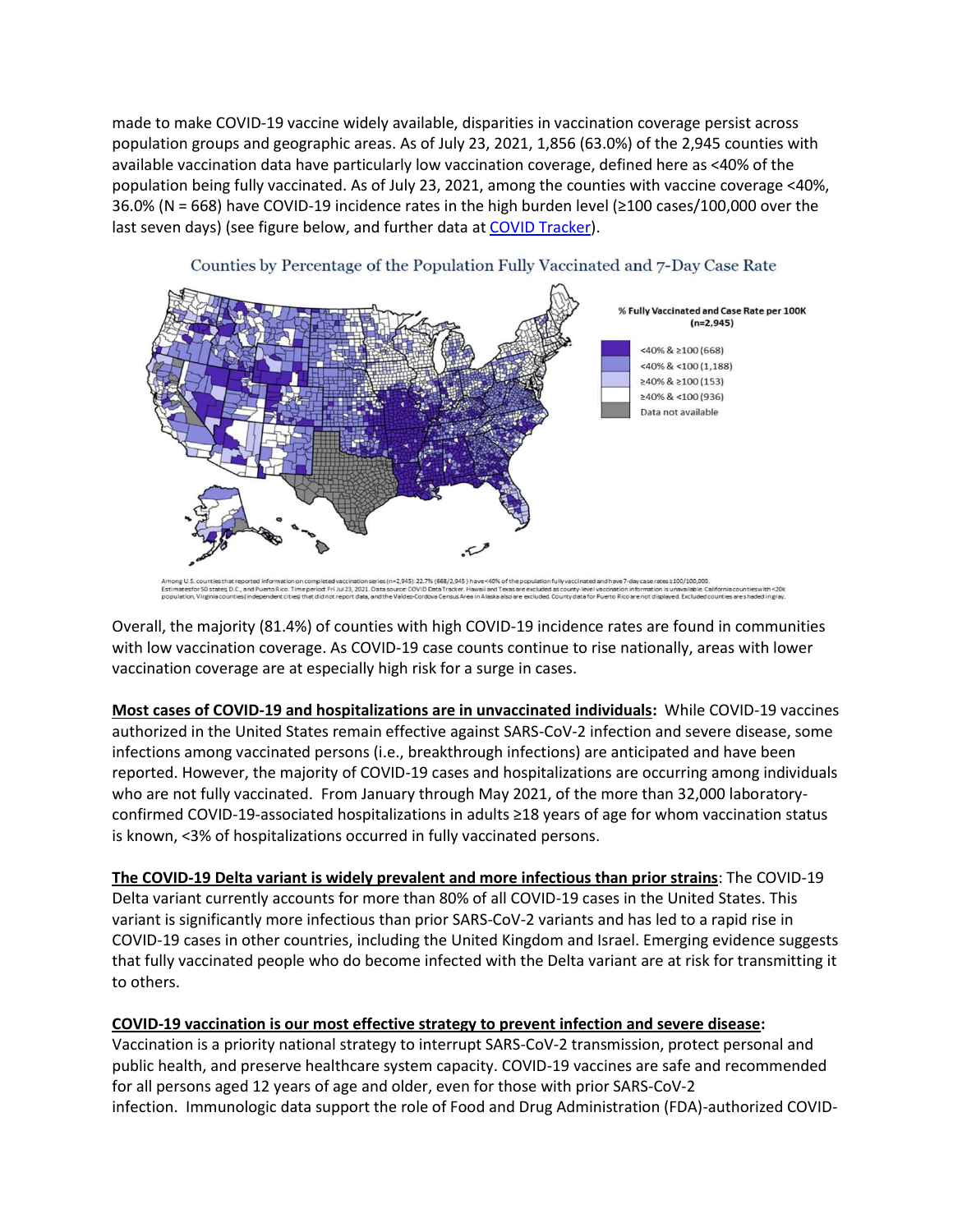19 vaccines in offering protection against the known currently circulating variants. By limiting viral spread, vaccination also minimizes opportunities for the introduction of more infectious variants through random mutation. Mutations could produce future variants that are more virulent and capable of evading diagnostic and therapeutic tools or overcoming vaccine-induced immunity.

**COVID-19 vaccination coverage at skilled nursing facilities (SNF) helps prevent infection**: Nursing home residents have been severely impacted by COVID-19 and are disproportionately represented in overall burden of COVID-19-related morbidity and mortality in the United States. While there has been significant progress in vaccinating SNF residents, vaccination coverage of staff at many facilities remains low. Preliminary data from CDC's National Healthcare Safety Network (NHSN) indicate residents of SNFs in which vaccination coverage of staff is 75% or lower experience higher crude rates of preventable COVID infection.



**CDC recommends urgent action by all:** CDC recommends continued efforts to accelerate primary vaccination efforts, especially in areas with lower vaccination coverage. Individuals who are not fully vaccinated need to maintain all recommended prevention measures. People who are immunocompromised should be counseled about the potential for reduced immune responses to COVID-19 vaccines and to follow [current prevention measures](https://urldefense.com/v3/__https:/www.cdc.gov/coronavirus/2019-ncov/prevent-getting-sick/prevention.html__;!!J2_8gdp6gZQ!-Lz7qEmFn48AgZsdiwE4jSL47Oo7o4VAm4rjVONNbPVz10n2XanLPuAU-Fh6YFC_bMd_quup$) to protect themselves against COVID-19 until advised otherwise by their healthcare provider. CDC recommends ensuring tailored, culturally responsive, and linguistically appropriate communication of vaccination benefits (see vaccine equity resources below).

## **Recommendations for Public Health Jurisdictions**

- Continue and increase efforts to reach and partner with communities to encourage and offer vaccination. Co-lead the conversation by participating in community education and outreach events.
- Leverage resources to promote [vaccine equity.](https://urldefense.com/v3/__https:/www.cdc.gov/coronavirus/2019-ncov/community/health-equity/vaccine-equity.html__;!!J2_8gdp6gZQ!-Lz7qEmFn48AgZsdiwE4jSL47Oo7o4VAm4rjVONNbPVz10n2XanLPuAU-Fh6YFC_bIrStodP$)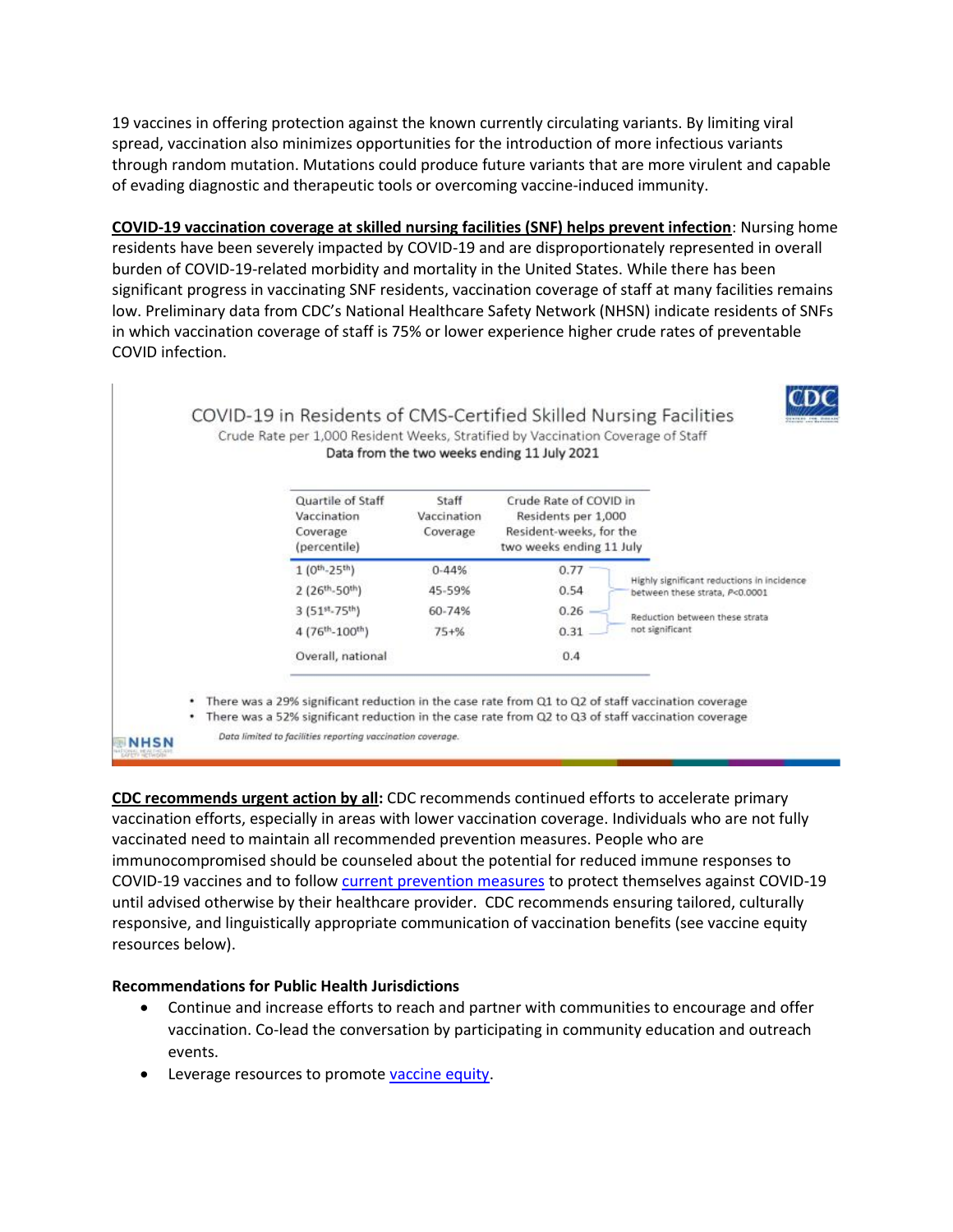- Encourage clinicians to offer and recommend COVID-19 vaccination to their patients and community members.
- Work with community partners to make vaccination easily accessible for unvaccinated populations.
- Implement additional *prevention strategies* when transmission is high and vaccination coverage is low (*[MMWR](https://urldefense.com/v3/__https:/www.cdc.gov/mmwr/volumes/70/wr/mm7030e2.htm?s_cid=mm7030e2_w__;!!J2_8gdp6gZQ!-Lz7qEmFn48AgZsdiwE4jSL47Oo7o4VAm4rjVONNbPVz10n2XanLPuAU-Fh6YFC_bNlzijzc$)*).
- Continue to monitor community transmission levels, variant, and vaccination coverage levels, and focus vaccine efforts on populations with low coverage.
- Communicate vaccination coverage, variant, and transmission levels to key partners, including the key information on risk associated with the B.1.617.2 (Delta) variant.

## **Recommendations for Clinicians**

- If you are a clinical provider and are not fully vaccinated, get vaccinated as soon as possible to protect yourself, your family, and your patients.
- Increase patient outreach efforts to encourage, recommend, and offer COVID-19 vaccination.
- Remind patients that vaccination is recommended for all persons aged 12 years of age and older, even for those with prior SARS-CoV-2 infection. Follow trusted sources carefully for any new recommendations and changes in vaccine guidance.
- Support efforts to ensure people receiving a first dose of a COVID-19 mRNA vaccine (i.e., Pfizer-BioNTech or Moderna) return for their second dose to complete the series.
- Communicate with unvaccinated staff, patients, and other individuals to increase confidence in vaccination. [CDC has many resources for providers to help increase vaccine confidence.](https://urldefense.com/v3/__https:/www.cdc.gov/vaccines/covid-19/vaccinate-with-confidence.html__;!!J2_8gdp6gZQ!-Lz7qEmFn48AgZsdiwE4jSL47Oo7o4VAm4rjVONNbPVz10n2XanLPuAU-Fh6YFC_bLb2hHHK$)
- Recommend that fully vaccinated patients who are immunocompromised continue to practice all [recommended prevention measures](https://www.cdc.gov/coronavirus/2019-ncov/prevent-getting-sick/prevention.html) for unvaccinated persons.

## **Recommendations for Healthcare Facilities and Systems, Nursing Homes, and Businesses**

- Recommend and offer COVID-19 vaccine to your staff and employees and establish policies to encourage uptake such as time off to receive the vaccine.
- Consider offering COVID-19 vaccine at your workplace [\(Workplace COVID-19 Vaccine Toolkit\)](https://urldefense.com/v3/__https:/www.cdc.gov/coronavirus/2019-ncov/vaccines/toolkits/essential-workers.html__;!!J2_8gdp6gZQ!-Lz7qEmFn48AgZsdiwE4jSL47Oo7o4VAm4rjVONNbPVz10n2XanLPuAU-Fh6YFC_bHq_ol1H$).
- Evaluate whether your facility can implement vaccine requirements or vaccine incentives.

## **For More Information**

- CDC Weekly *Morbidity and Mortality Weekly Report* (*MMWR)* [Guidance for Implementing](https://urldefense.com/v3/__https:/www.cdc.gov/mmwr/volumes/70/wr/mm7030e2.htm?s_cid=mm7030e2_w__;!!J2_8gdp6gZQ!-Lz7qEmFn48AgZsdiwE4jSL47Oo7o4VAm4rjVONNbPVz10n2XanLPuAU-Fh6YFC_bNlzijzc$)  [COVID-19 Prevention Strategies in the Context of Varying Community Transmission Levels and](https://urldefense.com/v3/__https:/www.cdc.gov/mmwr/volumes/70/wr/mm7030e2.htm?s_cid=mm7030e2_w__;!!J2_8gdp6gZQ!-Lz7qEmFn48AgZsdiwE4jSL47Oo7o4VAm4rjVONNbPVz10n2XanLPuAU-Fh6YFC_bNlzijzc$)  [Vaccination Coverage](https://urldefense.com/v3/__https:/www.cdc.gov/mmwr/volumes/70/wr/mm7030e2.htm?s_cid=mm7030e2_w__;!!J2_8gdp6gZQ!-Lz7qEmFn48AgZsdiwE4jSL47Oo7o4VAm4rjVONNbPVz10n2XanLPuAU-Fh6YFC_bNlzijzc$)
- [Interim Public Health Recommendations for Fully Vaccinated People](https://urldefense.com/v3/__https:/www.cdc.gov/coronavirus/2019-ncov/vaccines/fully-vaccinated-guidance.html__;!!J2_8gdp6gZQ!-Lz7qEmFn48AgZsdiwE4jSL47Oo7o4VAm4rjVONNbPVz10n2XanLPuAU-Fh6YFC_bBCKiwW9$)
- [COVID Data Tracker](https://urldefense.com/v3/__https:/covid.cdc.gov/covid-data-tracker/*vaccination-case-rate__;Iw!!J2_8gdp6gZQ!-Lz7qEmFn48AgZsdiwE4jSL47Oo7o4VAm4rjVONNbPVz10n2XanLPuAU-Fh6YFC_bP2LXtqX$)

*The Centers for Disease Control and Prevention (CDC) protects people's health and safety by preventing and controlling diseases and injuries; enhances health decisions by providing credible information on critical health issues; and promotes healthy living through strong partnerships with local, national, and international organizations.*